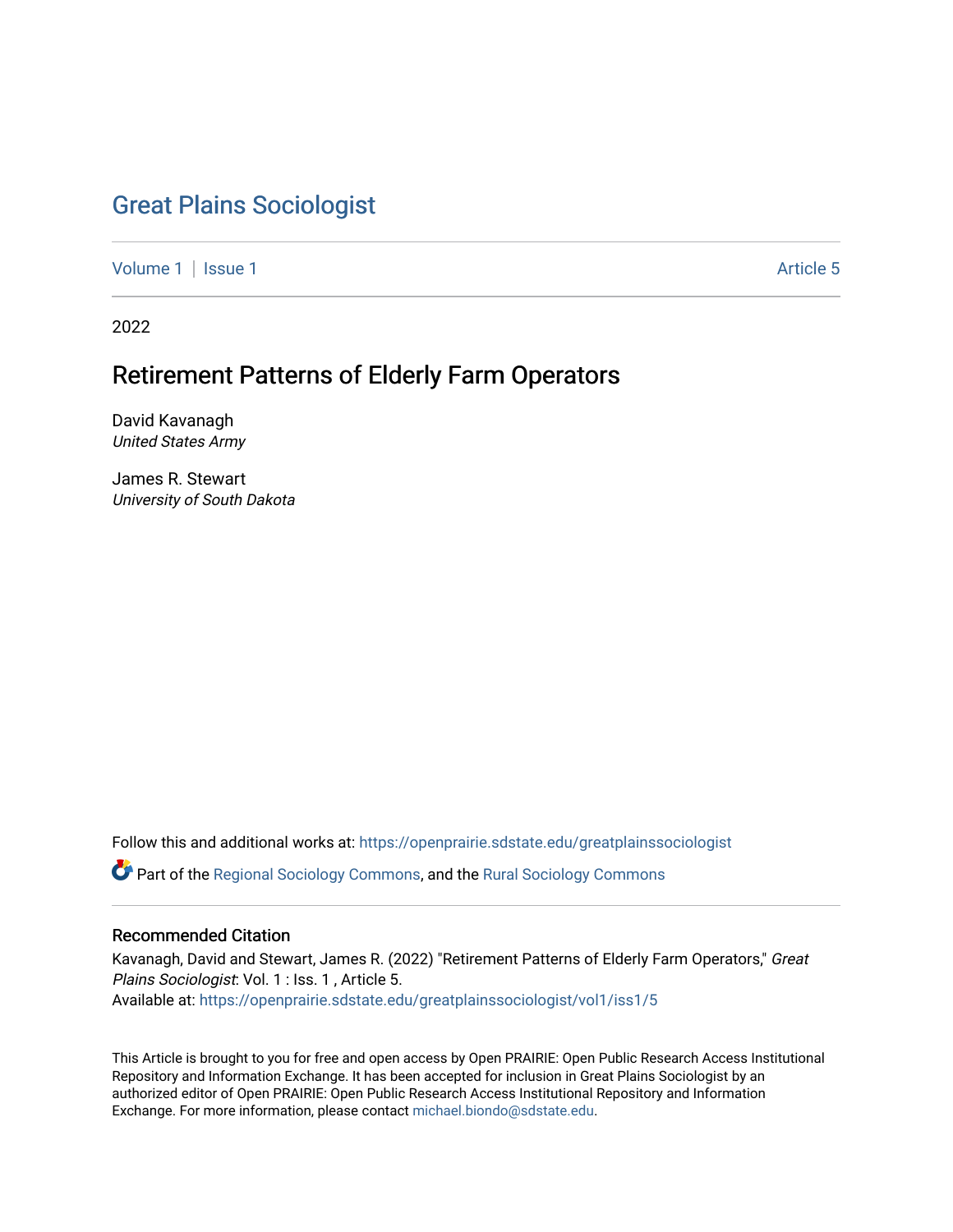Kavanagh and Stewart: Retirement Patterns of Elderly Farm Operators

RETIREMENT PATTERNS OF ELDERLY FARM OPERATORS

> David Kavanagh United States Army

James R. Stewart University of South Dakota

## INTRODUCTION

Gerontological literature abounds with studies of retirement and has successfully refuted many of the prevailing myths and misconceptions about the negative effects that retirement was purported to have upon health, self-esteem and life satisfaction. Atchley (1971) concluded that a large majority of retirees gen erally expressed satisfaction with retirement. Heidbreder (1972) and Streib and Schneider (1971) also found mostly positive atti tudes expressed by professional, white-collar and blue-collar workers and a majority in each occupational group reported that they were pleasantly surprised with their ease of adjustment to retirement. These and other studies, however, relied almost These and other studies, however, relied almost exclusively upon surveys of urban populations. The elderly farm population has been somewhat ignored by researchers in the field of gerontology and this study is designed to shed some light on this group's attitudes toward and patterns of retirement. The purposes of this study are two-fold: (1) identify and compare farm operators' retirement attitudes and practices to the find ings of research on non-farm occupations; and (2) identify pat terns of retirement exhibited by elderly farm operators. It is apparent that attitudes toward work and the meaning of

work vary considerably among occupational groups (Friedmann and Havighurst, 1954). Not surprisingly, higher occupational groups tend to view work more favorably and consider the accompanying psychological satisfactions as an important part of their job. Workers in lower status jobs, on the other hand, tend to be less satisfied and report that money serves as the major source of job satisfaction.

Studies of farm operators report somewhat anomalous findings. Although farming is typically described as <sup>a</sup> blue-collar occupa tion, farm operators tend to express feelings that elevate work itself to become an important source of job satisfaction along with other related factors such as social relationships and financial rewards. Work, for farm operators, serves as an impor tant source of psychological gratification and self-identity. These findings are remarkably similar to those found in whitecollar and professional occupations.

Traditionally, work has occupied an important place in the American value structure. Weber (1920) identified work as a central life task which was strongly reinforced by Protestant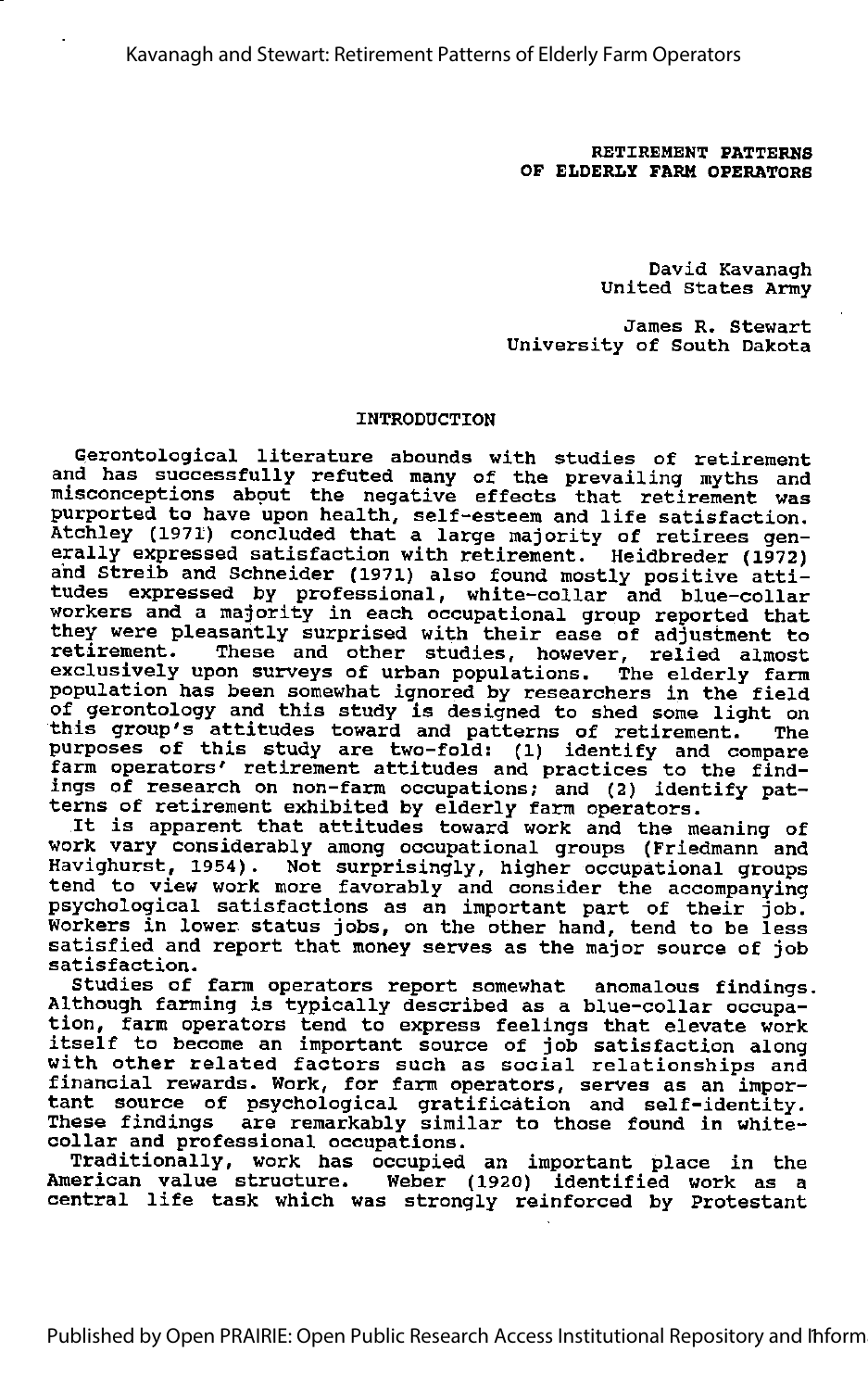theology of the Reformation period. More recently, Williams<br>(1970) identified work as a basic social value orientation which was manifested in an emphasis upon achievement and success. Recent revisionists have challenged this idea and indicated that work in America today does not provide the central focus of life<br>and source of rewarding social relationships that it did in the<br>and source of rewarding social relationships that it did in the past. Glamser (1976) indicated the work role was becoming less important as <sup>a</sup> source of satisfaction for many people. Although still <sup>a</sup> strong cultural focus, work in most industrial societies is becoming increasingly unrelated and inappropriate as a method of satisfying individual socio-psychological needs.

This tendency, however, does not seem to characterize farming and farm operators. Farm operators tend to stay on the job significantly longer than other occupational categories because of a tendency to resist retirement (Palmore 1964, 1965; Pampel, 1981; Pihlbad, Adams and Rosencranz, 1968; Rones, 1978 and Simp son, 1973). Because they are, for the most part, self-employed businessmen, farm operators are able to exert <sup>a</sup> certain amount of control over the retirement decision. They possess both motivating and enabling factors which combine and allow them to work<br>well past the retirement point of most other occupations.

A recent study conducted by Goudy (1982) surveyed approximately 1,500 farm operators to determine attitudes toward retirement. A majority (56%) indicated that they either disliked or had not seriously thought about retirement. When asked about specific<br>retirement plans, almost fifty percent flatly stated they never expected to retire. In addition, the farmers who expected to retire planned to do so at a significantly later age than that typical of other occupational categories. The researchers also discovered that retirement was defined somewhat differently by farm operators. Unlike their urban counterparts, who perceive retirement as <sup>a</sup> complete cessation of occupational activities; farm operators anticipated slowly disengaging from farm work over a period of time. While they would gradually relinquish respon-<br>sibility for the farming operation to someone else, they still anticipated helping in various capacities. Although these and similar findings provide indications regarding attitudes of farm<br>operators toward retirement, the studies were drawn from an age cross-section of farmers. This study will concentrate exclusively upon the older age group of farm operators.

## Data and Methods

The respondents in this study represented a judgment sample of farm operators and former farm operators residing in five coun ties (Clay, Union, Turner, Pennington, and Meade) in South Da kota. Clay, Union, and Turner counties are located in south eastern South Dakota, while Pennington and Meade county are in the west-central portion of the state. The subjects were drawn<br>from an accessible population rather than from a broad target from an accessible population rather than from a broad target<br>population. The target population included all farm operators and<br>in farm operators and results in the political former farm operators age 60 and over in South Dakota. Partici pants in the sample were at least 60 years of age and were identified by local "experts" in the field of agriculture, including conservation officers, extension agents, and others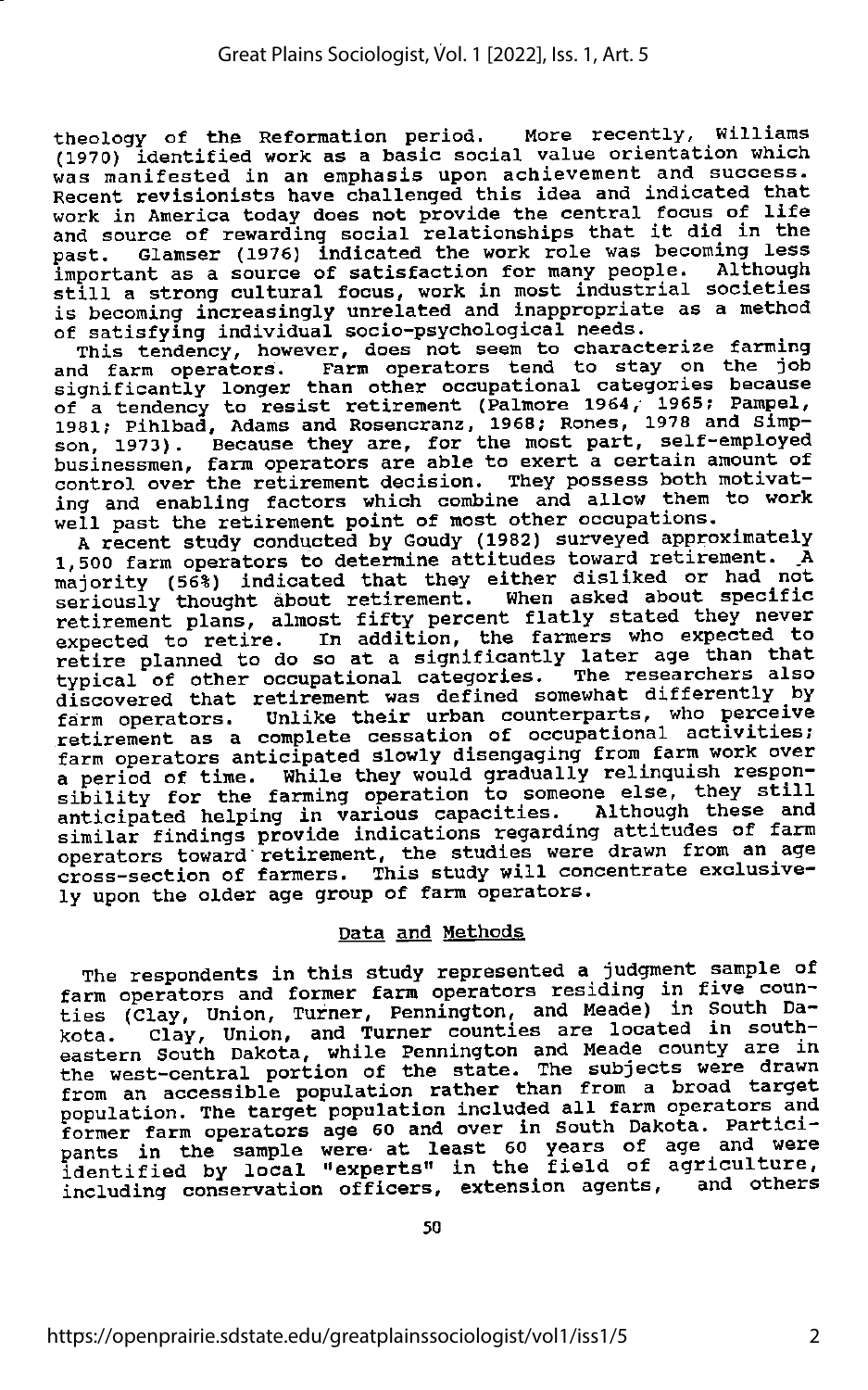with close ties to the agricultural community. In addition to this list, respondents were also asked to report the names and addresses of farmers who had retired and moved away (Appendix A). The total list/sample obtained consisted of 225 names out of which 120 (53%) returned the questionnaires.

Although the sample used in the study was not randomly<br>selected, it does, nonetheless, appear to be fairly representascressed, it does, hometheress, appear to be fairly representa-<br>tive. A comparison of the property values of the total farm population of South Dakota and those of the respondents in the sample were \$290,000 and \$270,000, respectively. Another comparison of sex distribution indicated that 97 percent of the farm operators in the state were males while the sample's respective<br>figure was 96 percent. Based upon the above comparisons, the Based upon the above comparisons, the researchers concluded that the sample was reasonably representa tive and not discernibly biased in any direction.

The survey instrument was a modified version of a questionnaire developed by Streib and Schneider (1971) for the Cornell Occupa tional Retirement survey. The finalized questionnaire was abbre viated and some of the wording was changed to better fit <sup>a</sup> rural population. The completed instrument consisted of three sets of questions designed to determine demographic information about the respondents, the respondents' attitudes toward retirement and respondence, the respondence accredies coward recriment and<br>lifestyle practices. Most of the questions were presented in a forced-choice format, however, the respondents were also encour aged to offer <sup>a</sup> more detailed explanation when <sup>a</sup> specific set of choices did not accurately or completely reflect their particular situation, attitude or behavior.

The demographic information consisted of questions about age, sex, marital status, educational and socio-economic level. These variables have been demonstrated by previous research to be significantly related to attitudes about retirement and life styles of retirees. Attitudes about retirement were measured by a question which was designed to indicate whether or not an individual had a favorable or unfavorable disposition toward retirement and an open-ended question which solicited overall comments about retirement and farming. The identification of lifestyle typologies was the result of <sup>a</sup> comparison and crosstabulation of responses to a number of questions in the survey. Responses to questions about work status, residential status, living arrangements and future plans were used to identify patterns which seemed to typify groups of respondents. Earlier studies (Reichard, Livson and Peterson, 1962; Williams and Wirths, 1965 and Neugarten, 1965) have successfully employed this methodology and, although somewhat impressionistic and,lacking in hard statistical support, it is <sup>a</sup> reputable form of analysis especially in areas where researchers are attempting to "break new ground."

This research will not attempt to test hypotheses because it is primarily exploratory in nature. Of the dominant theoretical models in gerontology, the review of literature seemed to be more supportive of activity theory. As proposed by Havighurst and Associates (1968), activity theory stresses <sup>a</sup> continuation of role performances as an individual ages. An older person who ages successfully is one who remains active and resists society's attempts to disengage him/her. Activity theory is further based

Published by Open PRAIRIE: Open Public Research Access Institutional Repository and Informa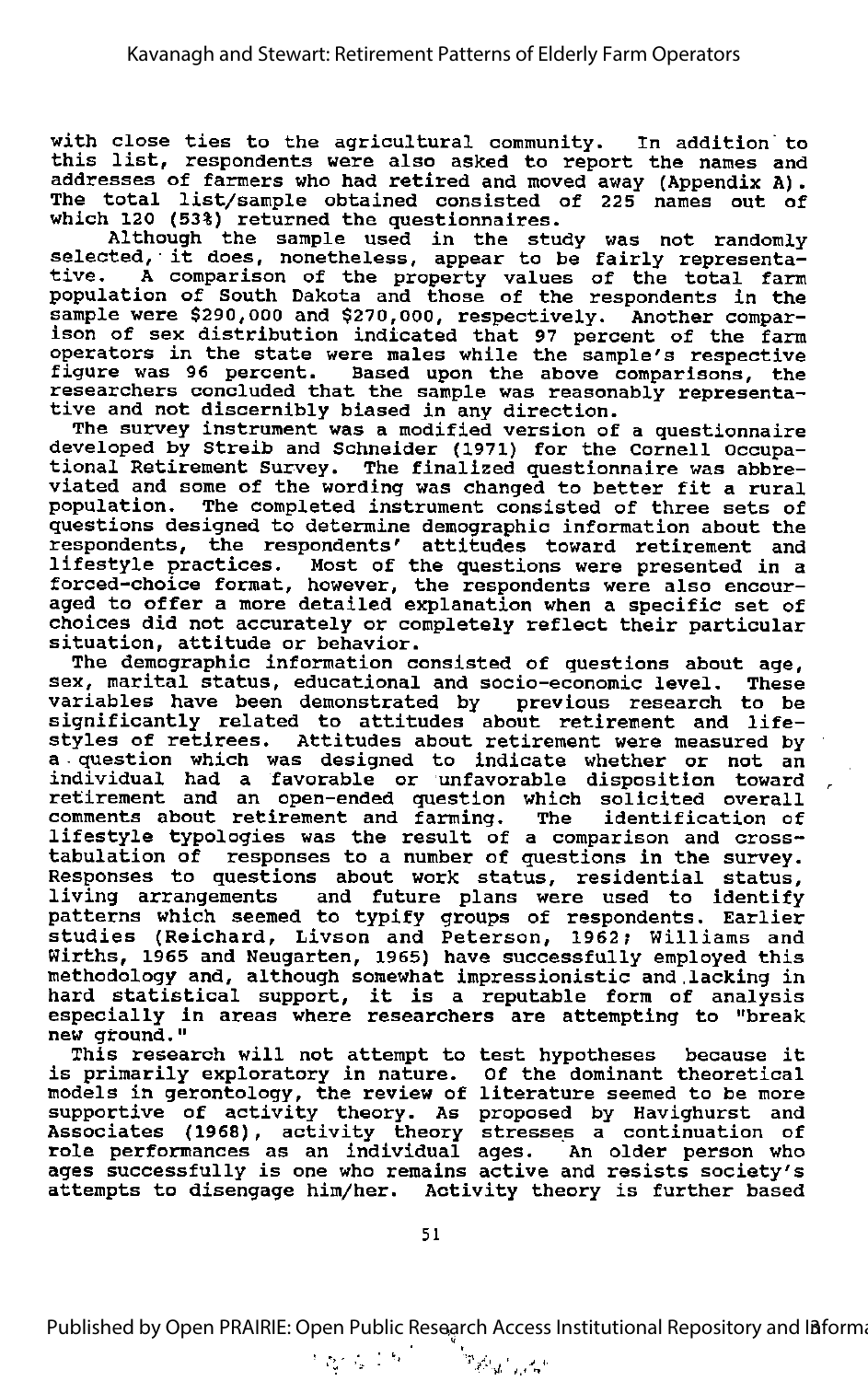upon the primary assumption that social interaction is indispen sable throughout life and life satisfaction depends upon remain ing active. Previous research on farm operators and retirement appear to be supportive of activity theory, but this research appear to be supportive of activity diecry, but

## Analvsis of Data

The following tables and discussion represent <sup>a</sup> summary of the general findings of attitudes and retirement activities of the<br>respondents in the study. Attitudes toward retirement were mea-Attitudes toward retirement were measured by responses to <sup>a</sup> question: Is retirement mostly good or bad for <sup>a</sup> person? (question 15, Appendix A).

TABLE 1

Distribution of Farm Operators by Attitude Toward Retirement

| <b>VALUE</b>                       | <b>FREQUENCY</b> | PERCENT          |
|------------------------------------|------------------|------------------|
| Positive<br>Negative               | 57<br>39         | 59.4<br>40.6     |
| <b>TOTAL</b><br>(Missing cases 24) | 96               | 100.0<br>$\cdot$ |

Although a majority of the respondents (60 percent) expressed positive attitudes toward retirement, the 40 percent who expres sed negative feelings represent a significantly higher level than similar findings for other occupational groups (Atchley, 1974). These findings are in general agreement with previous studies of farmers which also found considerable negative feelings about retirement. Farming as <sup>a</sup> way of life tends to engender occupa tional attitudes similar to those expressed by professionals about their careers (Shanas, 1972 and Atchley, 1971). The work itself is viewed positively and, as <sup>a</sup> result, many farm operators are reluctant or anxious about leaving the work role. An impor tant factor in regard to retirement from farming appears to be the amount of control a farm operator has over his retirement decision. Unlike most jobs where the decision to retire rests with the employer, farming and other self-owned businesses are characterized by a choice factor. As a consequence, farmers who harbor positive feelings toward retirement are free to withdraw from the job, while those who have negative feelings about re-<br>tirement can generally stay on the job as long as their health and" economic situation permit.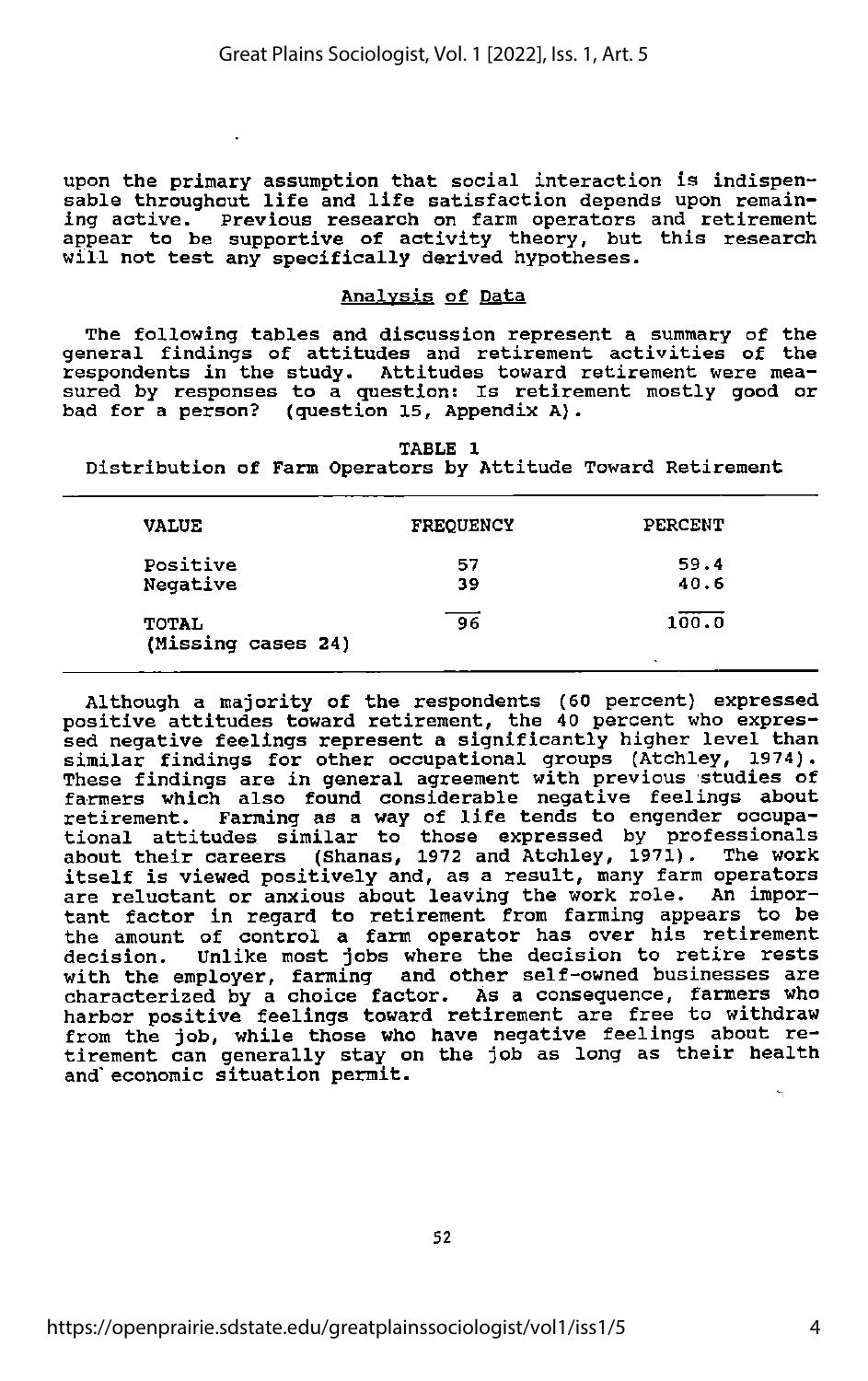| Distribution of Farm Operators by Age-Identification |                  |         |  |  |  |
|------------------------------------------------------|------------------|---------|--|--|--|
| <b>VALUE</b>                                         | <b>FREQUENCY</b> | PERCENT |  |  |  |
| Middle-Age                                           | 29               | 27.6    |  |  |  |
| Late Middle-Age                                      | 37               | 35.2    |  |  |  |
| Elderly                                              | 34               | 32.4    |  |  |  |
| old                                                  | 5                | 4.8     |  |  |  |
| <b>TOTAL</b><br>(Missing Cases 15)                   | 105              | 100.0   |  |  |  |

TABLE 2 Distribution of Farm Operators by Age-Identification

The above TABLE 2 summarizes responses to <sup>a</sup> self-assessed age identification question (question 3, Appendix A). Almost two- thirds of the respondents in the sample perceived themselves to be middle-aged or late middle-aged. These findings are somewhat different from similar studies of other retired persons because farmers tend to rate themselves younger on an age-identification scale. These findings are especially revealing given the fact that all of the respondents in the study were over 60 years of<br>age. Studies of retired persons in other occupational groups Studies of retired persons in other occupational groups indicate that they have a tendency to score themselves toward the older portions of an age-identification continuum (Streib and Schneider, 1971). These distinctions, however, could be the result of differences in the work status (i.e. retired vs. not retired) rather than differences in occupation. In addition, the researcher found a tendency for retired and part-time farm opera tors to identify themselves as somewhat older than those farmers who were still farming on a full-time basis. Of those still farming on a full-time basis, 85 percent rated themselves middle or late middle aged, while only 43 percent of the part-time or er ease measing agea, while only 45 percent

| <b>VALUE</b>                | <b>FREQUENCY</b> | PERCENT |
|-----------------------------|------------------|---------|
| ۰<br>Full-Time              | 36               | 34.0    |
| Part-Time                   | 15               | 14.1    |
| Retired                     | 48               | 45.3    |
| Other Arrangement           | 7                | 6.6     |
| TOTAL<br>(Missing Cases 14) | 106              | 100.0   |

TABLE 3 Distribution of Farm Operators by Work Status

As the above figures show, farm operators tend to stay on the In the doort figures show, farm operators tend to stay on the<br>job significantly longer than workers in other occupational groups. According to a recent publication by the American Asso ciation of Retired Persons (1987), only about 16% of males and 7%

Published by Open PRAIRIE: Open Public Research Access Institutional Repository and Ififorma

 $\epsilon$  ,  $\epsilon_{\rm g}$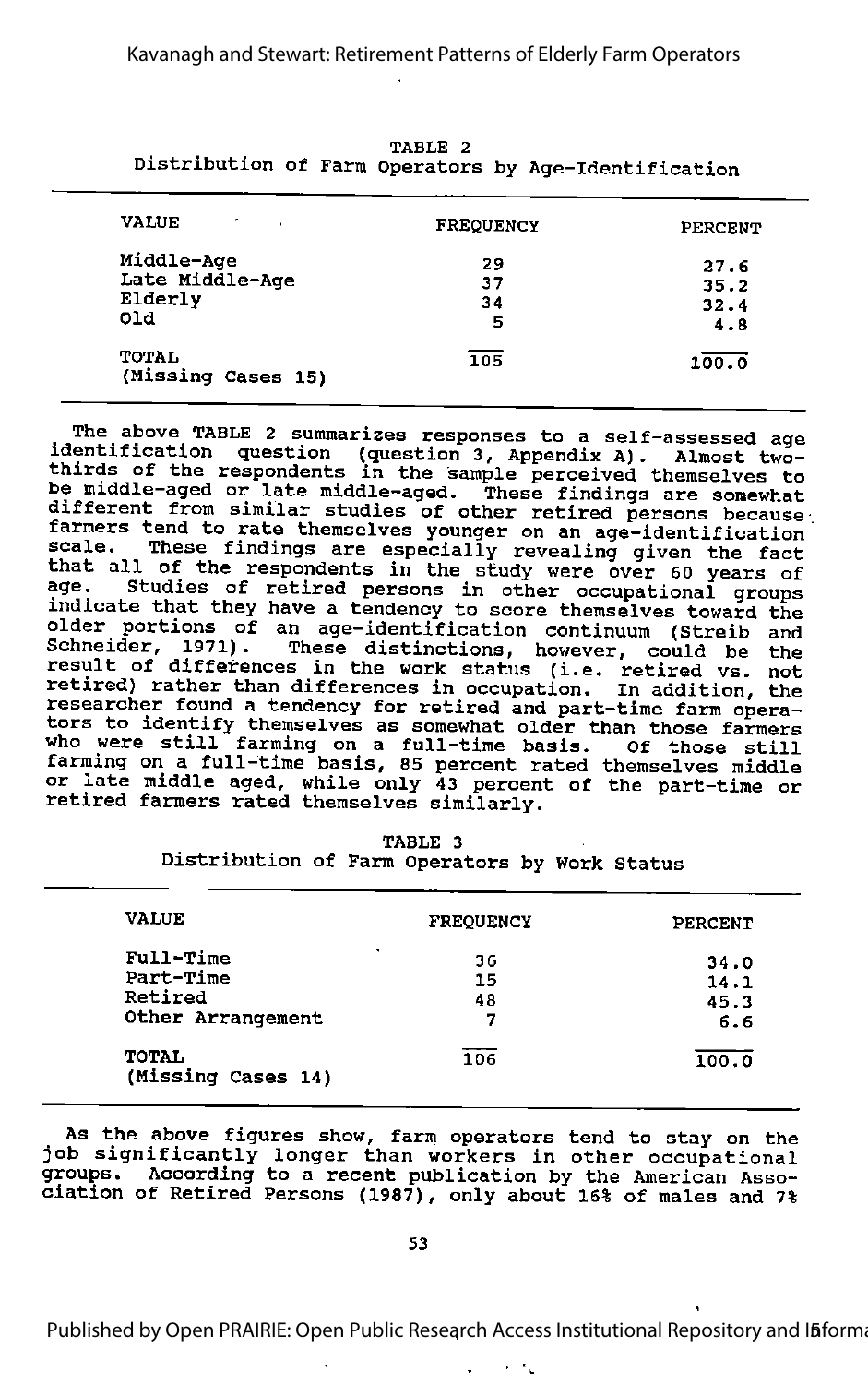of the females over 65 years of age were still employed on either<br>a full or part-time basis. Almost one-third of the respondents<br>were still farming on a full-time basis and an additional 20 percent were either farming on a part-time basis or working in other occupations. While farming may be approaching other occu pations with respect to retirement practices, it is apparent that sizable differences still exist at the present time (Goudy, <sup>1982</sup> and Goudy and Lasley, 1982). As previously mentioned, farm operators have both motivating and enabling factors at work which encourage and allow them to stay on the job well past the retire ment ages of their urban counterparts.

Table 4 presents the actual and anticipated residential pattern of farm operators after retirement. Respondents were asked to indicate plans, if any, for post-retirement residential changes (question 6, Appendix A). The figures indicate that <sup>a</sup> large majority of farm operators (almost <sup>80</sup> percent) did not, or will majority of farm operators (almost 80 percent) did not, or will<br>not, move after retirement. They plan to continue to live on the farmstead even though they will no longer manage the farm. An additional 19 percent indicate they will move to either a neigh boring small town or city; while very few plan to make an exten-<br>sive move to a large city or out-of-state. These findings are sive move to a large city or out-of-state. These findings

| TABLE 4                                     |  |  |  |  |  |  |  |  |  |
|---------------------------------------------|--|--|--|--|--|--|--|--|--|
| Distribution of Farm Operators by Choice of |  |  |  |  |  |  |  |  |  |
| Residence After Retirement                  |  |  |  |  |  |  |  |  |  |

| <b>VALUE</b>                                                                          | <b>FREQUENCY</b>   | PERCENT                           |
|---------------------------------------------------------------------------------------|--------------------|-----------------------------------|
| Farm<br>Small Town (0-999)<br>Small City (1,000-10,000)<br>Large City<br>Out-of-State | 77<br>13<br>6<br>2 | 77.8<br>13.1<br>6.1<br>1.0<br>2.0 |
| TOTAL<br>(Missing Cases 21)                                                           | 99                 | 100.0                             |

similar to the post-retirement residential patterns of other occupational groups (Atchley, 1976). The elderly for the most part are <sup>a</sup> largely immobile group despite discernible migration streams to the sunbelt.

When asked how retirement would affect their level of parti cipation in social activities, over 50 percent of the farm opera-<br>tors in the sample indicated that it would have very little effect (question 14, Appendix A). About one-fourth of the re spondents expected to increase their level of participation in activities upon retirement and another one-fourth felt as though<br>they would participate in fewer activities. In general, research indicates that most people anticipate maintaining about the same level of participation in social activities with that which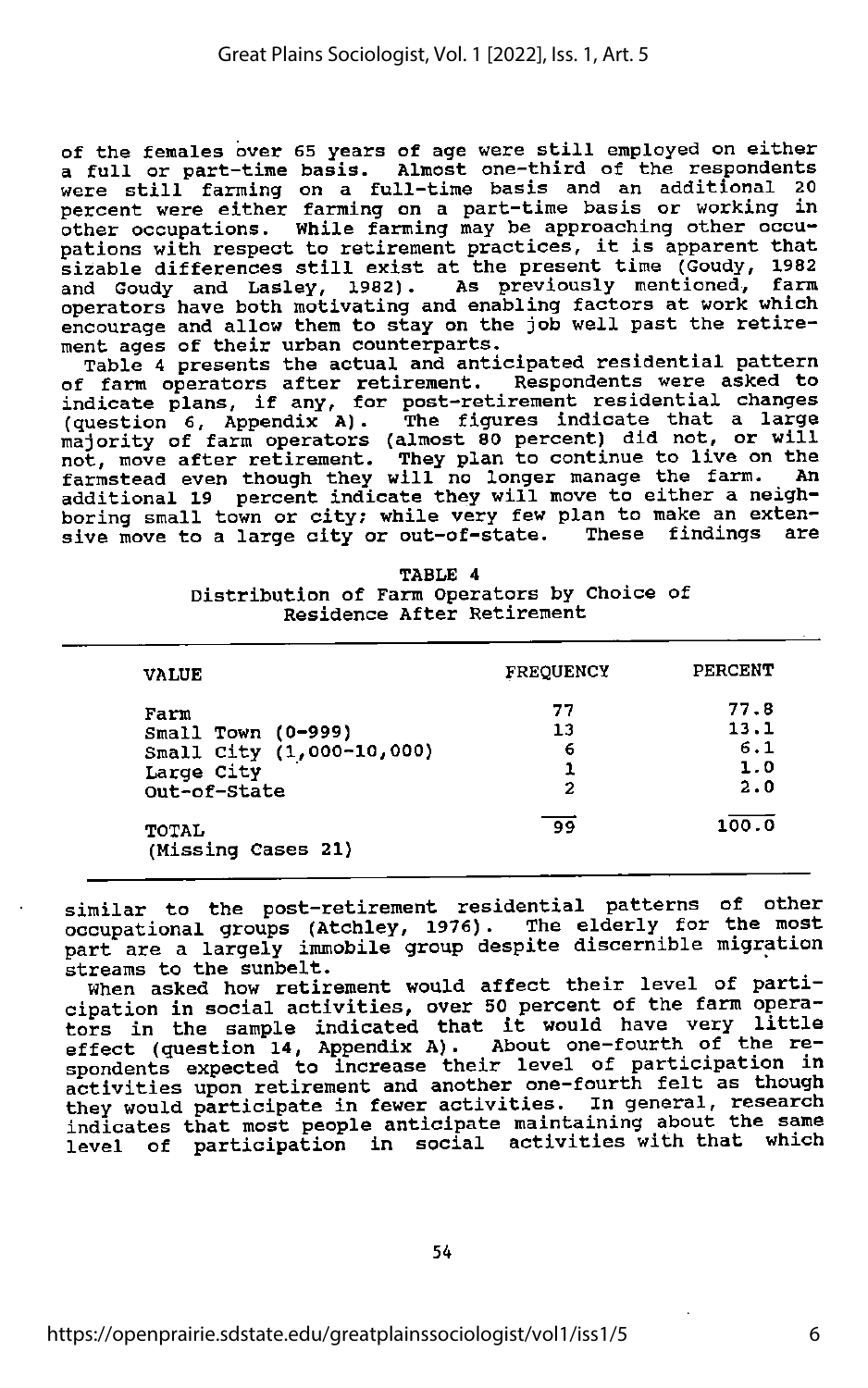|                                                     |  | TABLE 5 |  |                                 |  |
|-----------------------------------------------------|--|---------|--|---------------------------------|--|
| Distribution of Farm Operators by Expected Level of |  |         |  |                                 |  |
|                                                     |  |         |  | Social Activity Upon Retirement |  |

| <b>VALUE</b>                                           | <b>FREOUENCY</b> | PERCENT              |
|--------------------------------------------------------|------------------|----------------------|
| More Activities<br>Same Activities<br>Fewer Activities | 19<br>51<br>21   | 22.1<br>53.8<br>24.1 |
| <b>TOTAL</b><br>(Missing Cases 29)                     | 91               | 100.0                |

characterized their lives before retirement (Atchley, 1985). Thus we can see that farm operators are quite similar to other retirees in terms of anticipated level of activity during their post-retirement years. Atchley (1976) also found that approxi mately 25 percent of retired persons experienced a decrease in activities.

TABLE 6 Distribution of Farm Operators by Future Plans for the Next Five Years  $\alpha$ 

| <b>VALUE</b>                                               | <b>FREOUENCY</b> | <b>PERCENT</b>       |  |
|------------------------------------------------------------|------------------|----------------------|--|
| Retired/or will retire<br>Farm Full-time<br>Farm Part-time | 57<br>26<br>16   | 57.6<br>26.3<br>16.1 |  |
| TOTAL<br>(Missing Cases 21)                                | -99              | 100.0                |  |

When asked to indicate plans for the next five years (question 12, Appendix A), it was found that almost <sup>60</sup> percent of the respondents thought they would remain retired or retire, while the remaining <sup>40</sup> percent expected to be farming either on <sup>a</sup> fulltime or part-time basis. It is possible that more of the respon dents will retire than stated in the questionnaires, but is apparent that quite a sizable number of elderly farm operators still plan to continue farming after the five year period.

Published by Open PRAIRIE: Open Public Research Access Institutional Repository and Inform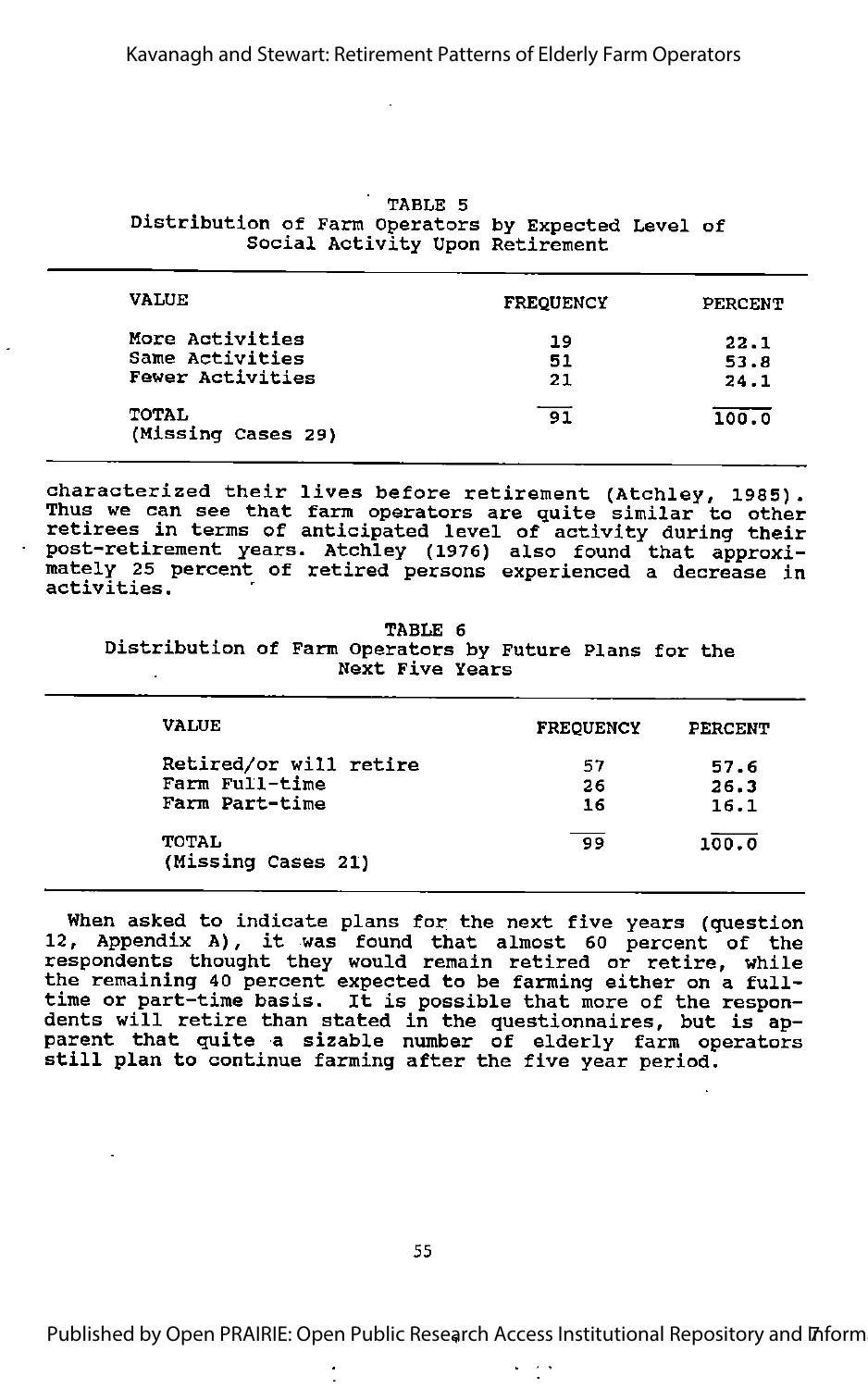|                               | Plan to Continue Farming |         |
|-------------------------------|--------------------------|---------|
| <b>VALUE</b>                  | <b>FREQUENCY</b>         | PERCENT |
| Not enough money<br>to retire | 15                       | 31.9    |
| Want to keep busy             | 6                        | 12.8    |
| Enjoy Farming                 | 26                       | 55.3    |
| TOTAL<br>(Missing Cases 73)   | 47                       | 100.0   |

|                                                    |  | TABLE 7                  |  |  |
|----------------------------------------------------|--|--------------------------|--|--|
| Distribution of Farm Operators by Reasons Why They |  |                          |  |  |
|                                                    |  | Plan to Continue Farming |  |  |

Reasons for continuing to farm tended to fall into two main categories (question 19, Appendix A). The first was a situation where the farm operator perceived himself to be unable to retire. The lack of money was cited as the most significant reason why<br>almost one-third of the respondents who planned to continue almost one-third of the respondents who planned to continue farming, would not retire. The second set of reasoning for continuing to farm were more positive in nature. Over two-thirds of the respondents who planned to continue farming, would do so because they enjoyed the work or simply wanted to "keep busy".<br>These persons apparently were able to retire, but lacked the motivation to do so. Respondents in the first category, on the other hand, might have wanted to retire but were unable to because of their economic situation.

As indicated in Table 8, almost two-thirds of the respondents who have or are planning to retire did or will do so on a gradual basis (question 18, Appendix A). This finding demonstrates the amount of control farm operators have with respect to "mode of etirement". This is a luxury that most workers don't have and<br>it seems to greatly ease adjustment to the retirement role. One is able to stay active to the degree desired. This retirement

TABLE 8

Distribution of Farm Operators by Method of Retirement

| <b>VALUE</b><br>٠           | <b>FREQUENCY</b> | PERCENT      |
|-----------------------------|------------------|--------------|
| Abrupt<br>Gradual           | 30<br>57         | 34.4<br>65.6 |
| TOTAL<br>(Missing Cases 33) | 87               | 100.0        |

pattern is also evidenced in the self-employed sector of the economy. Farm operators have a great deal of control over their retirement situation, while most white and blue-collar workers do not.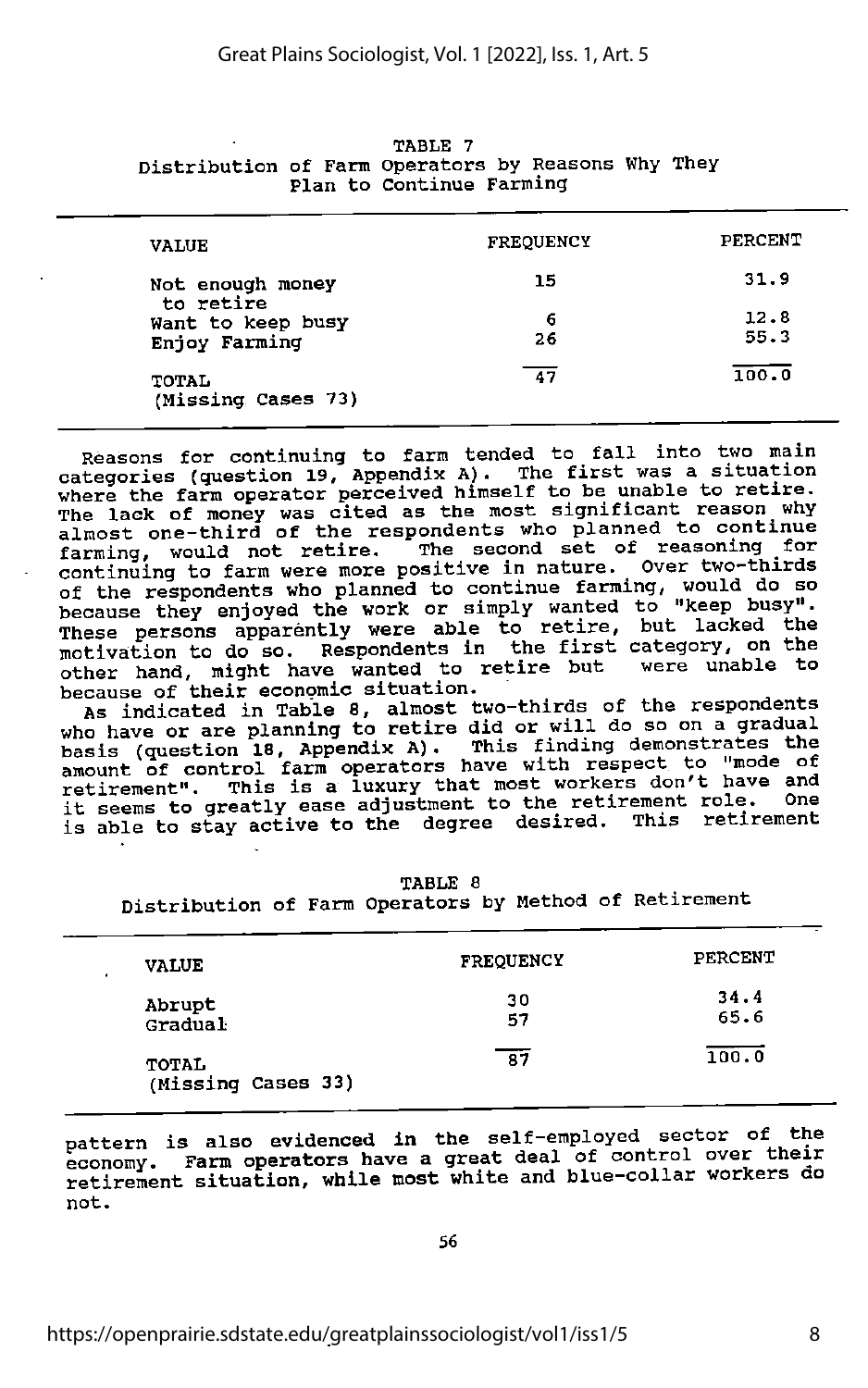## Life Styles

The concept of "life style" has not been extensively used in the analysis of individual adaptations to retirement and aging because of the inherent difficulty in operationalizing the terms. because of the finierent ufficulty in operationalizing the terms.<br>The most extensive life style study to date was conducted by Williams and Wirths (1965) in the •Kansas City Studies of Adult Life in which they conducted extensive case studies of 168 indi viduals. They were able to delineate six "styles of life" which characterized patterns of individual adaptations/responses to the aging process.

Life style can be defined as the observable organization of an individual's activities in terms of his use of time, his invest ment of energy, and his choice of interpersonal objects Maddox (1970).^ The concept provides <sup>a</sup> useful bridge between personal and social systems in analyzing what occurs over the life-cycle. Research reveals considerable continuity of life styles over<br>time. As people reach retirement they do not suddenly adopt a new life style, but generally attempt to maintain the life style that was characteristic of them throughout their adult years.

at was characteristic of them throughout their adult years.<br>Much diversity exists among elderly farm operators, their life styles, and their attitudes toward retirement. However, <sup>a</sup> series of cross-tabular analyses of the survey data reveal five discer nible life styles which characterize the adjustment patterns of elderly farm operators to the retirement process. The methodology used in the derivation of the lifestyles typology was identi cal to that used by Neugarten and Associates (1965) in <sup>a</sup> series of research projects collectively known as the Kansas City Stu of research projects correctively known as the kansas tity studies. Her personality types were the result of a cross-tabula tion of two salient variables: (1) degree of life satisfaction and (2) amount of role activity. Similarly, this research em man (b) and the contract of the contract of the contract of the ployed two variables (present work status and future projed the variables (present work status and future<br>work status) to yield the five somewhat distinct lifestyles. These five groups were then compared on the basis of their re sponses to other questions on the survey form. In addition, responses from an open-ended question (question 20, Appendix A) were included when deemed appropriate. These five life styles and their respective percentage distributions from the survey sample<br>their respective percentage distributions from the survey sample<br>are as follows: 1) <u>The Resistors</u> (15%); 2) <u>The Reluctant</u> (20%); 3) The Indisposed  $(15*)$ ; 4) The Willing  $(44*)$ ; 5) The Job-Changers (6%).

The Resistors - About one-sixth of the farm operators surveyed could be classified as "resistors." These farm operators were individuals who never expected to retire. As indicated in TABLE 7, over one-half of the farmers who indicated that they would never retire listed "enjoyment of farming" as the major reason. For them work was <sup>a</sup> central life task and interest which served to integrate them into a network of social relationships. Therefore, retirement meant much more than just losing one's job, it also involved <sup>a</sup> loss of friends and satisfying social interac tion. Work, for the "resistors", served as a powerful defense against growing old. A majority of these farm operators (65%) viewed retirement as being "bad" for an individual. Many also feared retirement because they equated it with "not keeping busy"

Published by Open PRAIRIE: Open Public Research Access Institutional Repository and **Doration Example** 

 $\sim$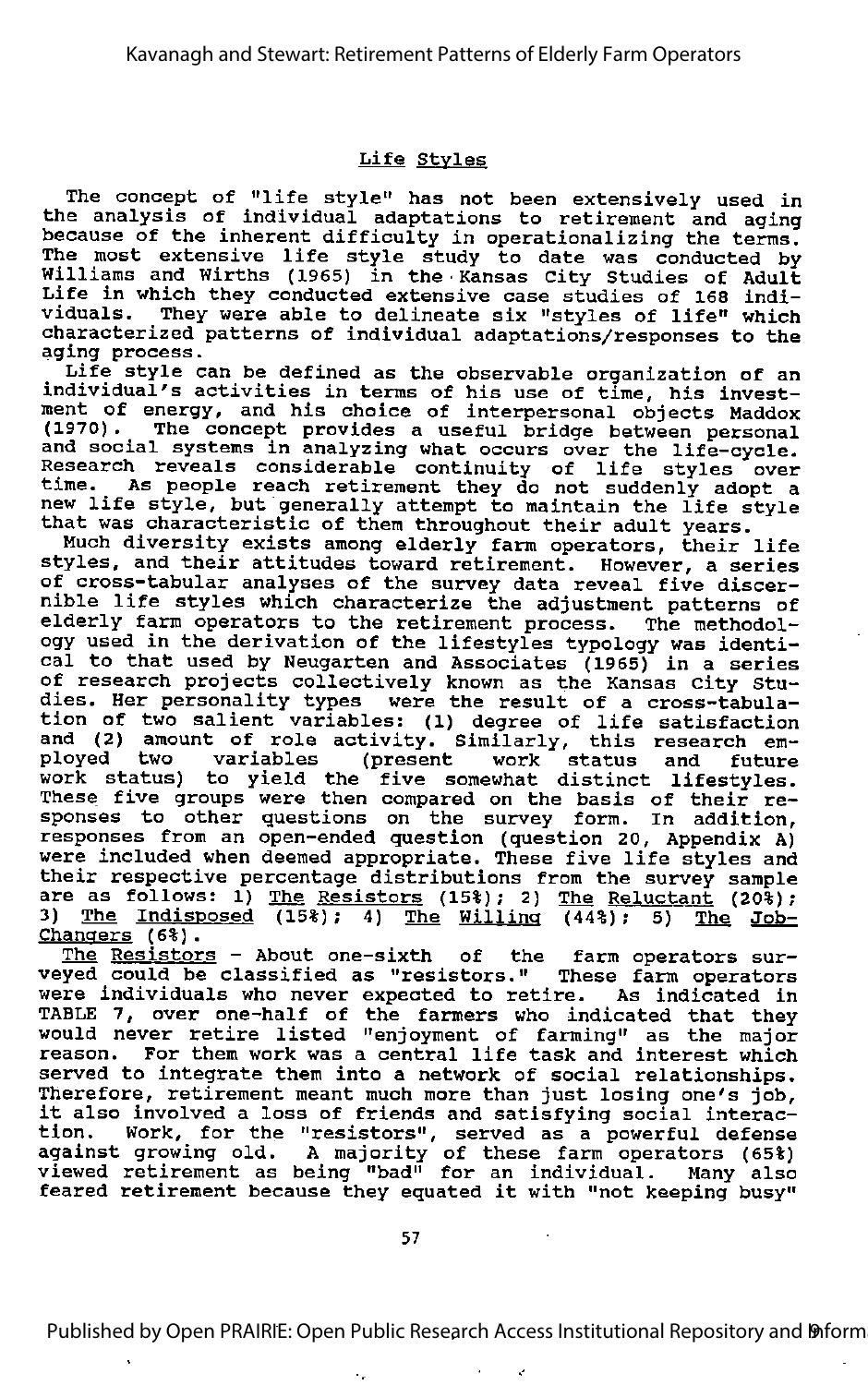and becoming unproductive and dependent. Some perceived a need to keep busy or else they would grow old and die. One fara operator said that he planned to "retire in the cemetery." This statement indicates just how important work and activity was to these individuals. In general, the "resistors" would probably exhibit poor adaptation to the process of retirement if they were forced into it. They apparently dealt with the concept of re-<br>tirement by denial. One respondent stated that he was not going to retire "no matter what!" Some of the resisting farm operators seemed to feel they would never grow old as long as they contin ued to farm. It appears likely that some members of this group were "failing" at aging because of their inability to adapt to the inevitable energy and role losses which accompany the aging process. They were either unwilling or unable to develop new roles which were both valued by society and provided a sense of meaning and self-worth for the individual.

The Reluctant - This group also represented a sizable per entage of the farm operators surveyed. About 20 percent were<br>characterized by this life style and used it as a coping mechanism to deal with the process of retirement. The "reluctant" consisted of farm operators who were gradually phasing themselves<br>out of the work role. Typically, these men planned on turning over their farms to their son(s), yet they still intended to help out whenever needed. The "reluctant" farm operator did not consider himself to be retired but rather a part-time farmer. Data obtained from the survey revealed that <sup>a</sup> substantial portion (36%) of the farm operators who had children helping them farm never expected to fully retire. By relinquishing control of the farms to their children, these men would have more free time to pursue other interests yet still have close ties to farming. A majority of the "reluctant" farm operators appeared to have adapted rather successfully to the aging process and their withdrawl from the work role was looked upon favorably. One farm<br>operator seemed to represent this group when he stated that ..."I always like to keep my hands in things and help the boy out." Wet surprisingly, two-thirds of these farm operators expressed a<br>negative attitude toward retirement if it meant a total separation from the work role. Many felt they were experiencing the best of both worlds -- they were still active and productive best of both worlds — they were still active and productive members of society, yet they also had more leisure time for the pursuit of other activities.

The Indisposed - This life style was characteristic of approximately one-sixth of the sample. These men were either forced to retire because of poor health (65 percent) or they were having retire because of poor health (65 percent) or they were having<br>difficulty doing their job because of the strenuous, physical nature of the work (35 percent). Rural people frequently retire because of health concerns. For example, Parnes and Nestel (1981) report that 71 percent of those formerly employed in farm operations had retired because of poor health. These findings are comparable to a study conducted earlier by Samson and Mather (1950). since the "indisposed" did not voluntarily choose to retire, but rather had it forced upon them; the majority (85 percent) viewed retirement somewhat negatively. <sup>A</sup> majority of these men appeared to have adjusted poorly to the process of aging and the concept of retirement. They were forced to disen-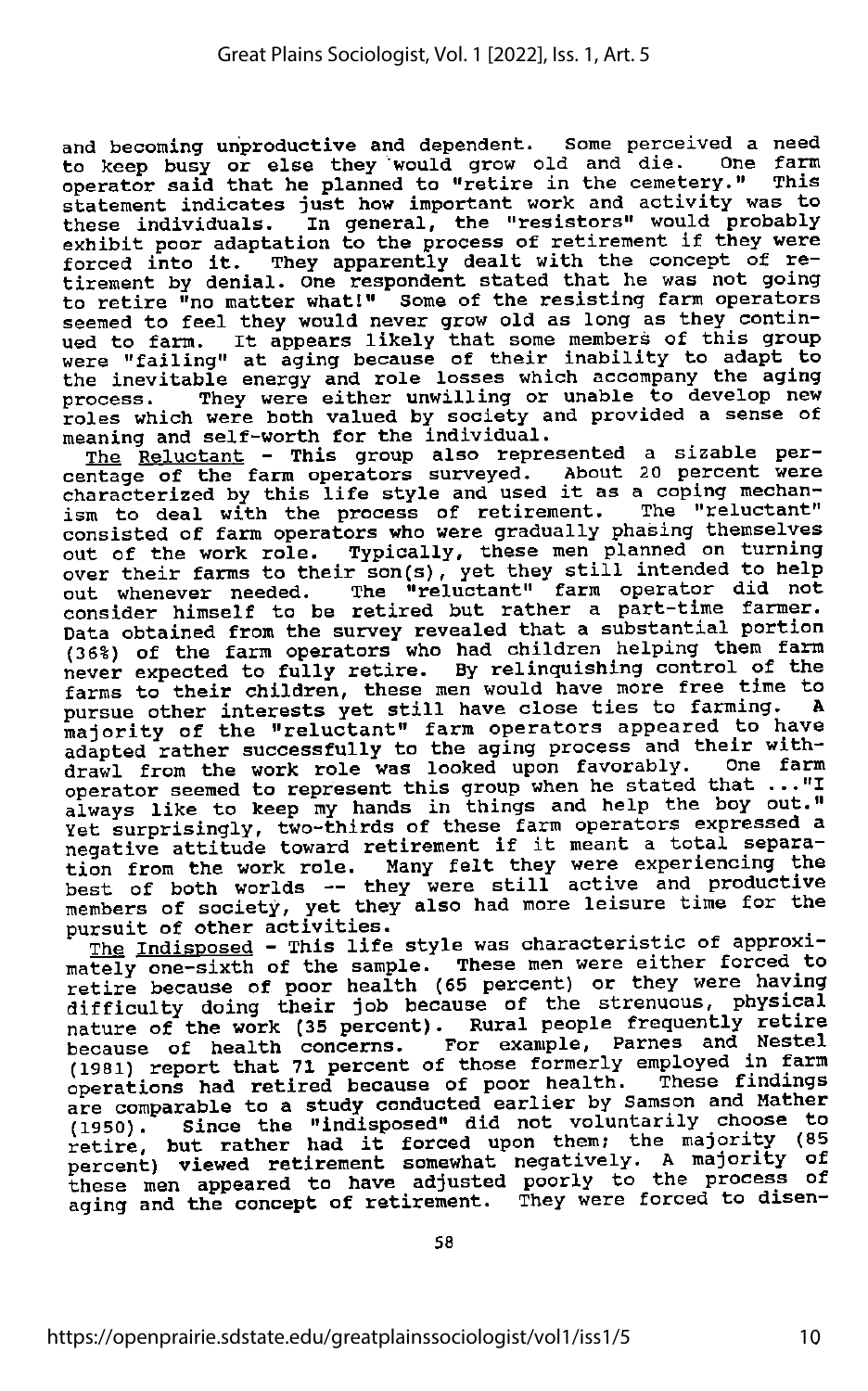gage themselves from their work and regretted having to retire. Overall, these individuals did not appear to be very welladjusted to their specific life situation.

The Willing - This group was both the largest of the five life <u>the willing</u> - This group was both the largest of the five life<br>styles identified in the study. It also contained the greatest number of retirees. Almost 50 percent of the farm operators surveyed could be classified as "willing" retirees. The "wil ling" farm operators were those who accepted the fact of eventual retirement. A common feeling among these men was that they had worked hard for many years and, therefore, deserved to retire. Most of them indicated they intended to remain active in activi ties not associated with work, such as travel and hobbies. The desire to have more free time was the most listed as the most important reason for retiring by over two-thirds (60 percent) of this group. They accepted the fact that leisure time has emerged as an increasingly respectable pursuit in our society and were not ashamed of their withdrawl from the labor force. One respon dent seemed to summarize this perception by concluding "I earned this long vacation because I farmed for 45 years." These farm operators indicated that they had enjoyed farming and that it had operators indicated that they had enjoyed farming and that it had<br>been good to them; however, it was time for a change. They accepted their growing older and were willing to relinquish some social roles, yet they intended to remain active and planned to find substitute activities to replace those lost as a result of retirement. These men are somewhat unique in that they seem to have accomplished a difficult transition. As Cavan (1962:529) states, "while leisure has <sup>a</sup> definite value, to make <sup>a</sup> career of recreation, hobbies, and the like, goes against deeply instilled values." Yet most of these men have adopted such a perspective despite a strong work ethic and lifelong commitment to farming.

The Job-Changers - This life style characterized only a small minority of the sample. Although only six percent of the sample ainority of the sample. Although only six percent of the sample<br>could be classified as "job-changers", the researchers felt that their life style was deserving of a separate typology. These men were individuals who had quit farming and were now working at some other occupation. Most, however, were still employed in agriculturally-related industries. A majority (83 percent) of these men had quit farming because of economic reasons. They could not afford to continue farming because it was not profit able. It is important to note that these men enjoyed farming and they were happy with the life style that accompanied it; however, it was no longer feasible. The emergence of this life style was quite surprising in that it is difficult to imagine an individual who has been farming for twenty or more years suddenly "calling it quits" and entering a new line of work. Yet the elderly farmer, like his younger counterpart, must show <sup>a</sup> profit if he is rarmer, like his younger counterpart, must show a profit if he is<br>to survive. Therefore, it is conceivable that in the future even Co survive. Increiore, it is concervable that in the future even<br>more elderly farm operators will drift away from farming and become involved in other fields of work. The "job-changers" have demonstrated a great deal of flexibility in terms of their adaptamentated a great deal of flexibility in terms of their adaptamentation tation to changes which have occurred in the work role. There fore, perhaps they will experience less difficulty in adjusting to their separation from the work role when they retire.

Published by Open PRAIRIE: Open Public Research Access Institutional Repository and Inform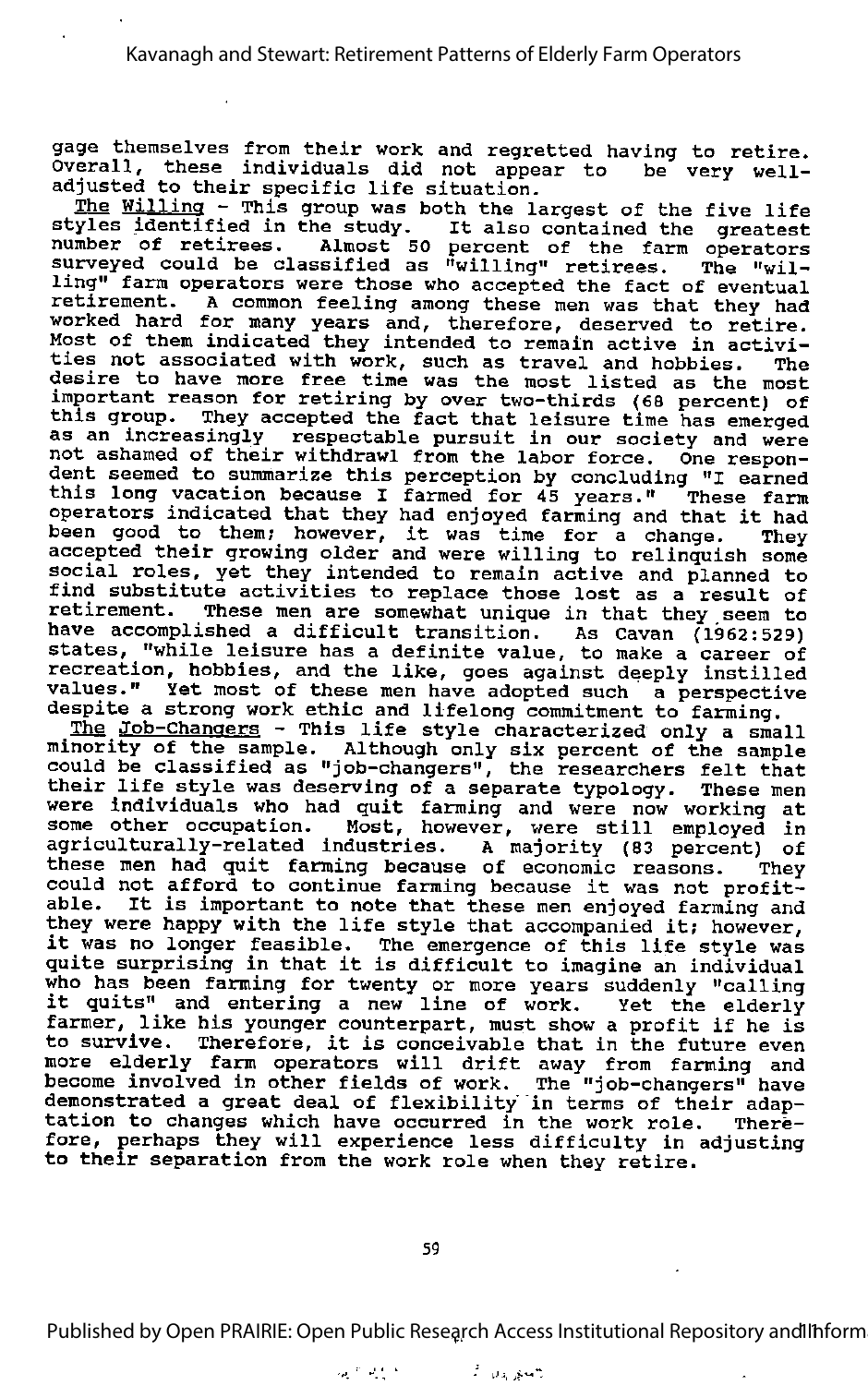#### CONCLUSIONS

The five life styles identified in this study are remarkably similar to those found by earlier researchers in their studies of urban retirees. For example, the life style labeled "resistors" is very similar to Williams and Wirths' (1965) group known as the "world of work." These individuals' lives revolve totally around the work role and they experienced difficulty existing apart from their jobs. A similar comparison can also be made between this study's group labeled the "willing" and Williams and Wirths' life style "living fully." These individuals have no one focus but instead are active in most aspects of life. They are able to deal with the process of disengagement that tends to occur naturally as one withdraws from the work force. The researchers also found similarities between the life styles that were identi fied in this study and the personality typologies identified by Reichard, Livson, and Petersen (1962). Their finding of an "armored" personality type was similar to the elderly farmers known as "resistors". These individuals use activity as a de fense against growing old and they felt as though they would "waste-away" if they didn't remain active. A final group identi fied by Reichard and colleagues was termed the "angry" person-<br>ality type and is similar in many ways to the "indisposed" farm operators identified in this study. Both groups of men have adjusted very poorly to aging and they are somewhat disappointed

with their present life situation.<br>The preceding analysis reveals that a considerable diversity exists among farm operators with respect to their attitudes<br>toward and life styles of retirement. As with other occupational groups, farm operators' satisfaction with retirement ranges from highly positive to strongly negative. Unlike most other occupa-<br>tional groups, however, a surprisingly high number of farmers (almost 40 percent) expressed negative feelings toward retire ment. As a consequence, farm operators tended to stay on the job longer than other occupations. Over 80 percent of the farm operators who were working at the time of our survey, reported that they would continue to work over the next five years. It is also important to note that the majority of these respondents (55 also important to note that the majority of these respondents (55 percent) stated that the reason for staying on the job was bepersons, their enjoyment of the work. This contrasts sharply<br>with other studies which generally list the need for income as<br>with other studies which generally list the job (Harris 1981). the primary reason for remaining on the job (Harris, 1981).<br>Farmers also tended to rate themselves younger on an age-identi-<br>fication continuum than other comparably aged occupational<br>here fication continuum than other comparably aged occupational groups. Over 60 percent of our sample rated themselves as either middle-aged. groups. w.c. we receive the middle-aged. The state of the import

In general the study was strongly supportive of the important<br>
role that work still plays for farm operators during the later years of life. The results of the study also implicitly corro borate the major underlying assumption of activity theory - that persons attempt to remain active during their later years. Elder ly farm operators exercise substantial control over the retire ment decision which allows them to remain engaged in the work role. Four out of the five different life styles which were observed in this study illustrated the ongoing significance of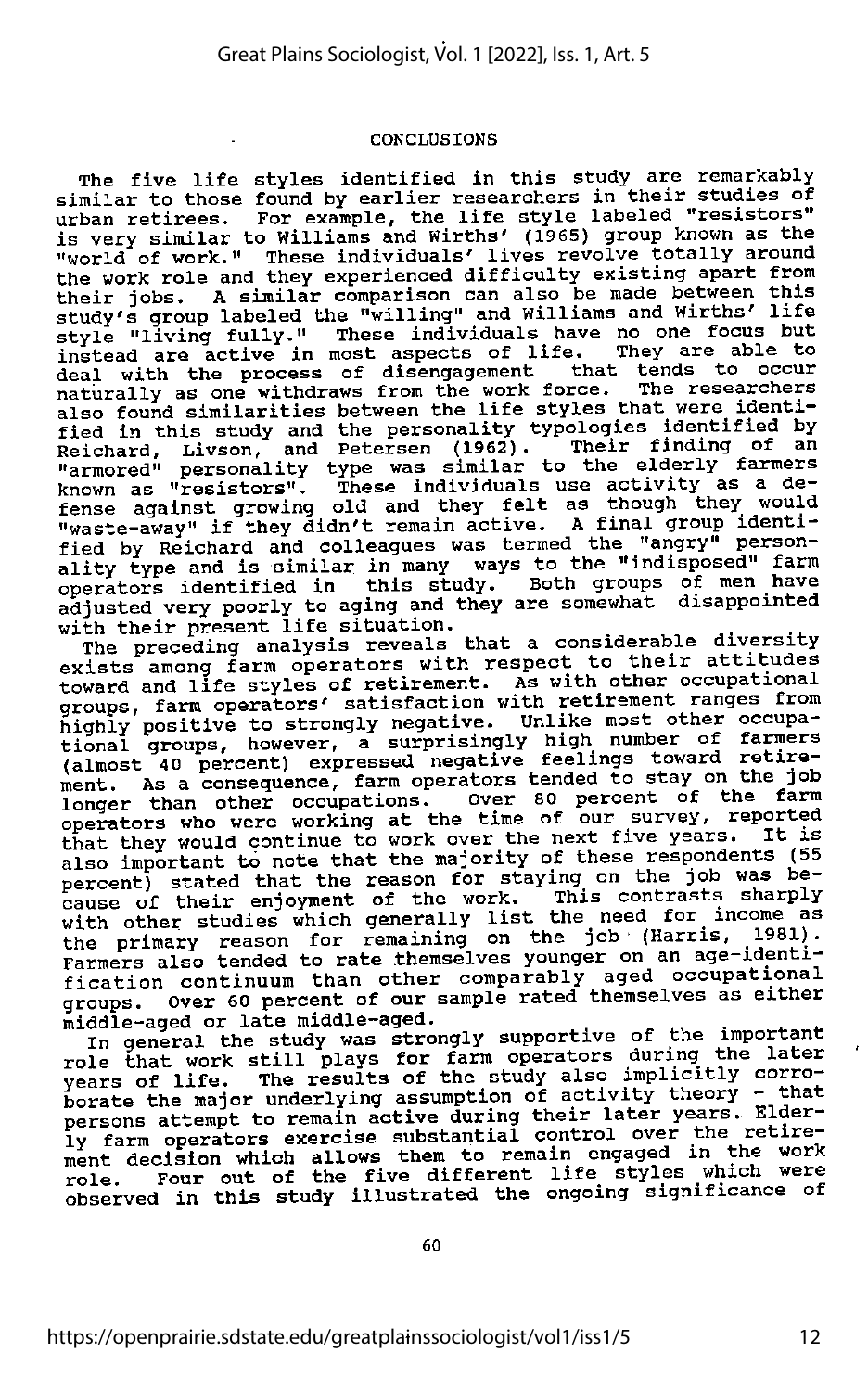work during what constitutes the retirement years for most other<br>occupations. Over 60 percent of the elderly farm operators' life<br>style still involved work or a work orientation in some capa-<br>city. Although many of the soc in the past have characterized rural-urban populations seem to be diminishing, the work ethic apparently is still very strong among elderly farm operators.

Y

Published by Open PRAIRIE: Open Public Research Access Institutional Repository and Inform

N

*Constantial*  $13 - 12$  . Firm  $-1$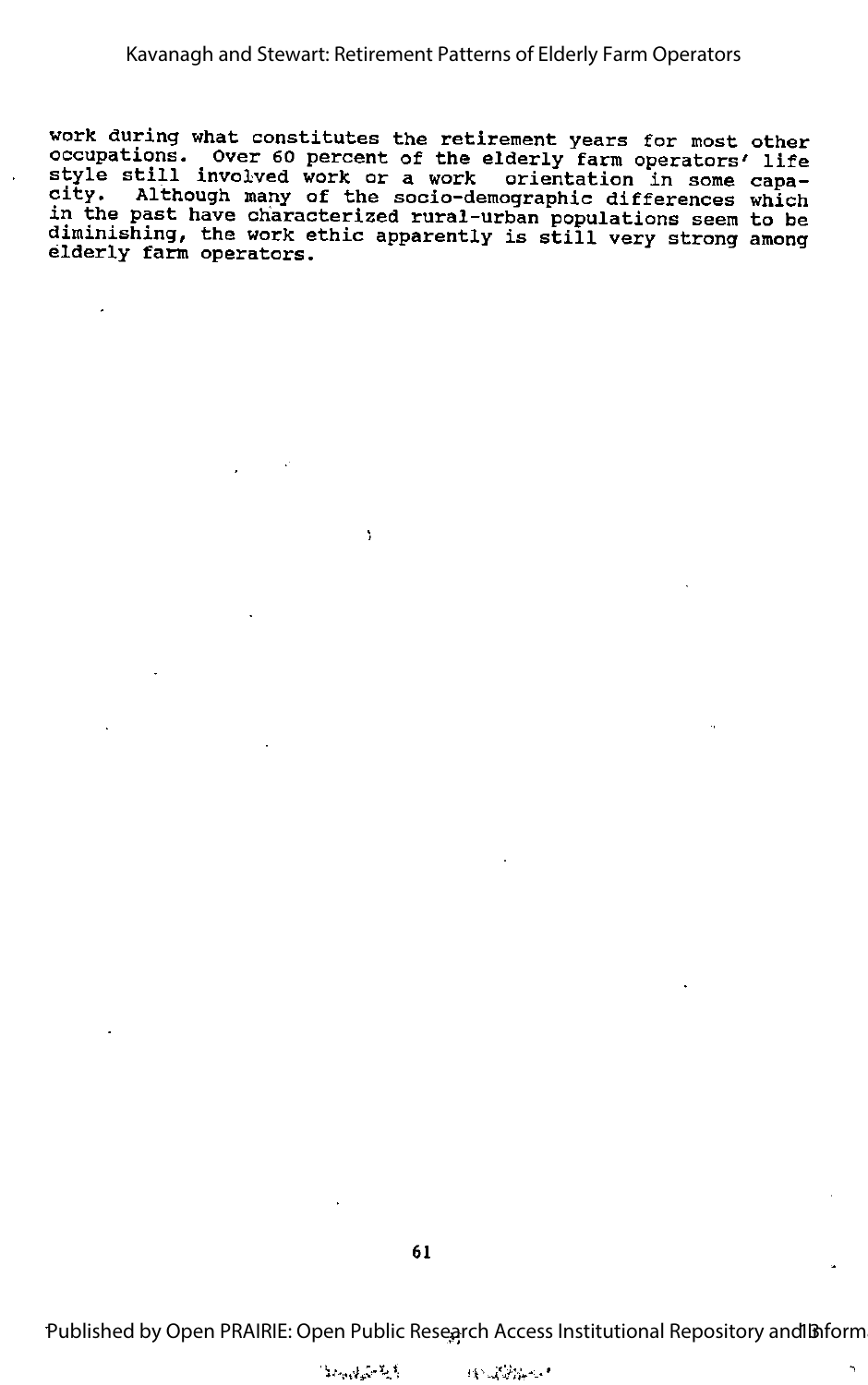## APPENDIX A

## FARM OPERATOR RETIREMENT SURVEY

Please take a few moments of your time and answer the following questions. Answers to these questions will be absolutely confidential, so we encourage you to be truthful and answer them in a way which best describes your life style, attitude or beliefs.

Thank you in advance for your assistance.

 $\sim$ 

2. SEX: \_\_\_\_\_Male \_\_\_\_\_Female  $1.$  AGE  $\qquad \qquad \_$ 

3. MARITAL STATUS; Married ^Widow/Widower Single Divorced

- 4. WHICH OF THE FOLLOWING CATEGORIES MOST ACCURATELY REFLECTS<br>THE TOTAL WORTH OF YOUR LAND AND BUILDINGS? THE TOTAL WORTH OF YOUR LAND AND BUILDINGS?<br>\_\_\_\_\_Less than \$250,000 \$500,000-\$999,999<br>\_\_\_\_\_\$250,000-\$349,999 \$1,000,000 or more \$350,000-\$499,999
- 5. HOW MANY YEARS OF EDUCATION HAVE YOU COMPLETED: 0-8 Years Some College Some High School \_\_\_\_\_\_\_\_\_Graduated from College<br>Graduated from High School

| 6. | DO YOU STILL FARM, OR ARE YOU RETIRED? |                  |  |                                                    |  |  |
|----|----------------------------------------|------------------|--|----------------------------------------------------|--|--|
|    |                                        | I farm full-time |  | I am retired.                                      |  |  |
|    |                                        | I farm part-time |  | $\overline{\phantom{a}}$ I am retired from farming |  |  |
|    |                                        |                  |  | $\equiv$ yet working at another job                |  |  |

- 7. DO YOU FARM ALONE, OR HAVE HELP? I am retired and no longer farm.
	- I farm alone..  $\mathsf{\bar{\_I}}$  have hired help.
	- A son, daughter, or other relative helps me farm.
	- I have some other work arrangement. (Describe) \_\_\_\_\_\_\_

8. WHERE DO YOU LIVE AT THE PRESENT TIME? I live on the farm.<br>I live in a small town (population under 1,000) I live in a small town (population under 1,000)<br>I live in a small city (population between 1,000-10,000 I live in a smail city.<br>I live in a large city.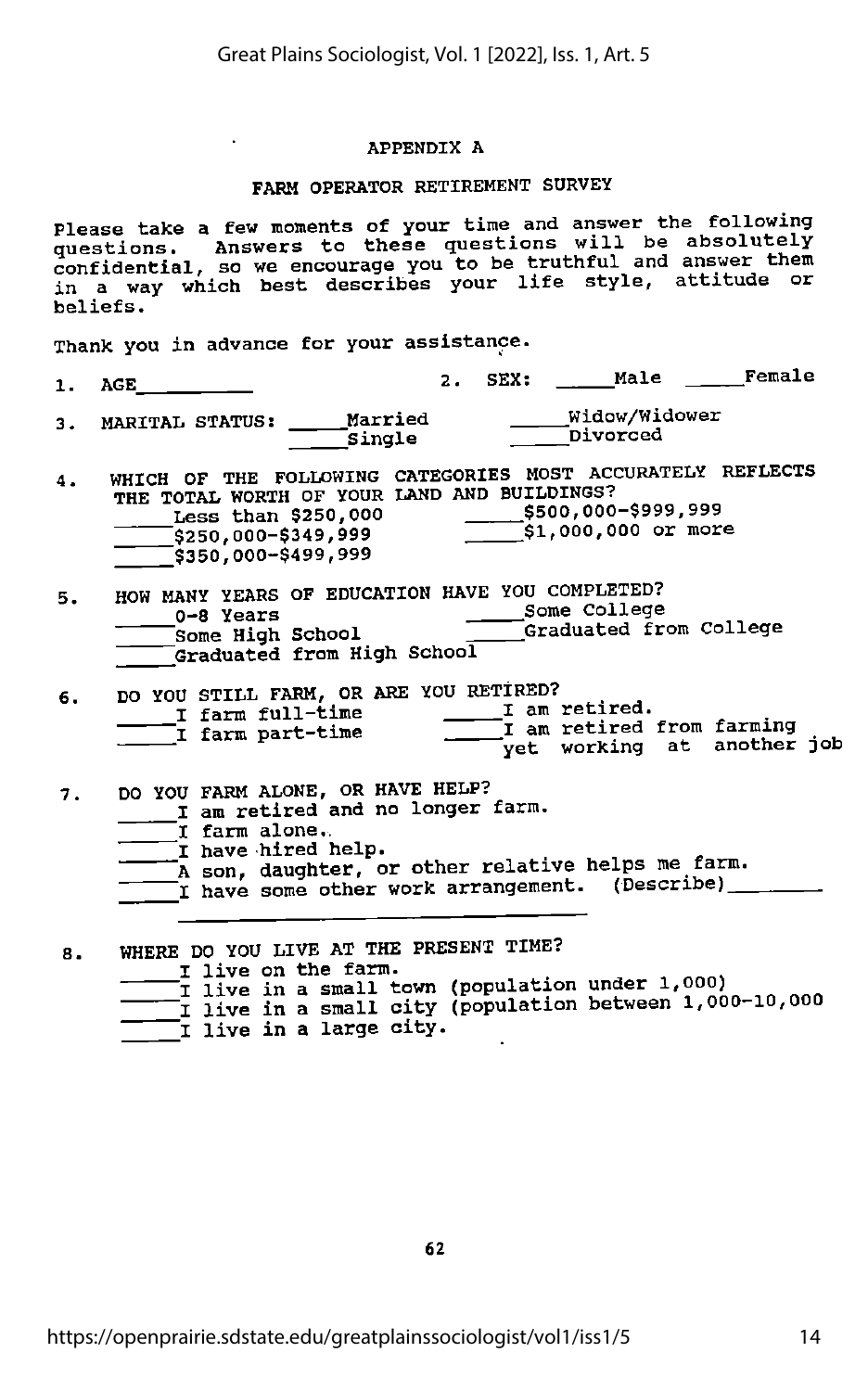| 9.  | PLEASE INDICATE YOUR LIVING ARRANGEMENT:<br>I live alone.<br>I live with my wife or husband.<br>I live in the same residence with one or more of my<br>children or relatives.<br>I live on the same farm as one or more of my children;<br>yet in a different house or trailer.                                                                                         |
|-----|-------------------------------------------------------------------------------------------------------------------------------------------------------------------------------------------------------------------------------------------------------------------------------------------------------------------------------------------------------------------------|
| 10. | AT WHAT AGE DID YOU, OR WILL YOU RETIRE?<br>_____Indicate at what age you retired.<br>I do not plan to retire.<br>Indicate at what age you think you will retire.                                                                                                                                                                                                       |
|     | 11. HOW LONG HAVE YOU OR DID YOU FARM? ______Years                                                                                                                                                                                                                                                                                                                      |
|     | 12. WHAT ARE YOUR PROSPECTS FOR THE NEXT 5 YEARS WITH REGARD TO<br><b>FARMING?</b><br>_____I am retired/or will retire.<br>I expect to continue farming part-time.<br>I expect to continue farming full-time.<br>I plan to stop farming and work at some other job.<br>I plan to do something else. What are you planning to<br>$d\sigma$ ?                             |
|     | 13. HOW DO YOU THINK OF YOURSELF AS FAR AS AGE GOES - DO YOU<br>THINK OF YOURSELF AS:<br>Middle-Aged                                                                                                                                                                                                                                                                    |
|     | 14. WHEN YOU RETIRED, OR WHEN YOU DO RETIRE, WILL YOU TAKE PART<br>IN MORE, OR LESS SOCIAL ACTIVITIES? (Church, Lodge,<br>Community Activities)<br>I do not plan to ever retire.<br>I will become involved in <u>more</u> activities.<br>I will take part in about the same amount of activities<br>as I did before I retired.<br>I will take part in fewer activities. |
| 15. | IF YOU HAD TO AGREE WITH ONE OF THE FOLLOWING STATEMENTS<br>WHICH WOULD IT BE: (Place a check in front of the statement<br>you agree with the most.)<br>Retirement is mostly good for a person.<br>Retirement is mostly bad for a person.                                                                                                                               |
| 16. | WHEN I RETIRED, OR WHEN I DO RETIRE, I PLAN TO LIVE:<br>In the same place I live now.<br>____Move to a nearby small town (population under 1,000).<br>Move to a nearby small city (population 1,000-10,000).<br>Move to a large city (population over 10,000).<br>Move out of state (Indicate where)                                                                    |

63

 $\sim$   $\downarrow$ 

Published by Open PRAIRIE: Open Public Research Access Institutional Repository and 15 forma

 $\sim 10^{12}$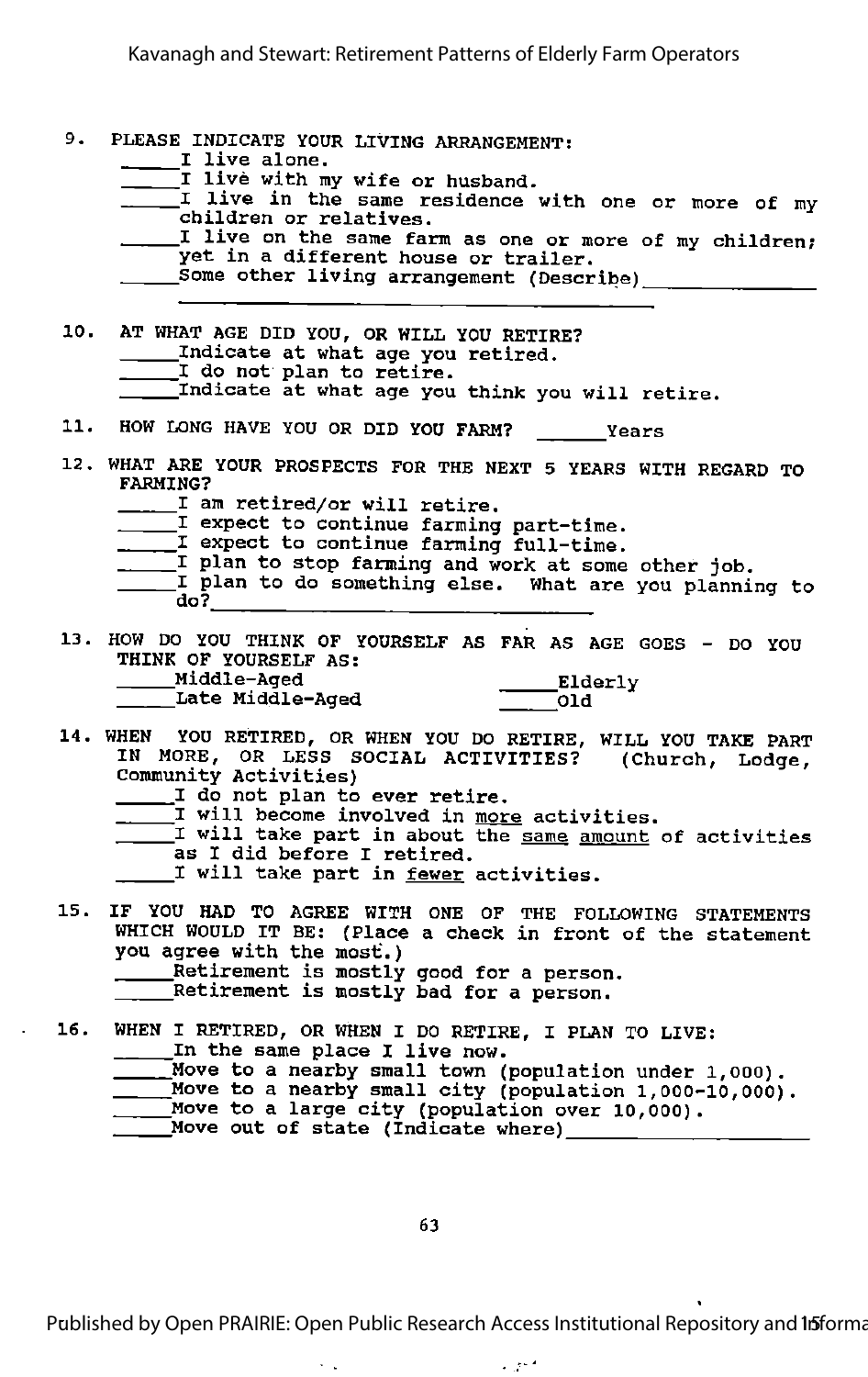- 17. IF YOU ARE'PLANNING TO RETIRE, WHY? I do not plan to ever retire. Because of my health. Because I have difficulty in doing my job. Because I want more free-time.  $^-$  Some other reason (please indicate)  $\_\_$
- 18. WHEN YOU RETIRED, OR DO RETIRE, WILL IT BE AT ONCE OR GRADUALLY?<br>At once **Gradually**
- 19. IF YOU PLAN TO CONTINUE FARMING, WHY? I do not plan to continue farming.<br>Because I do not have enough money to retire on. Because I am afraid of not keeping busy.<br>Because I enjoy farming and do not want to give it up.
- 20. PLEASE GIVE ANY ADDITIONAL COMMENTS ABOUT FARMING AND RETIREMENT THAT YOU WOULD LIKE TO MAKE.
- 21. IF YOU KNOW OF ANY FARMERS THAT HAVE RETIRED AND MOVED AWAY FROM THE LOCAL AREA, PLEASE INDICATE THEIR NAME(S) AND ADDRESS(ES) IN THE SPACE BELOW.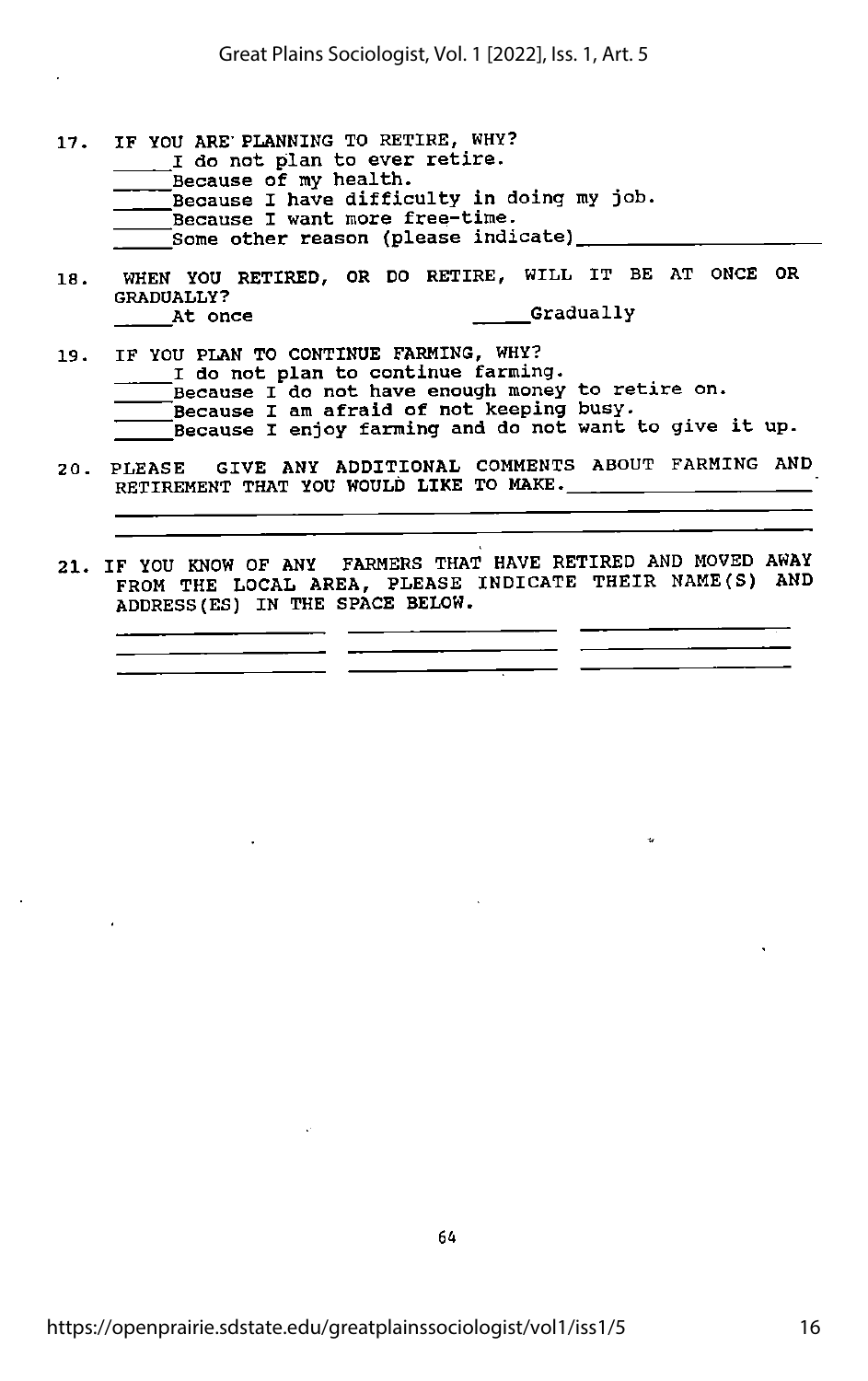## LITERATURE CITED

## American Association of Retired Persons 1987 A Profile of Older Americans. Washington, D.C.

- Atchley, R,
	- 1971 "Retirement and Leisure Participation: Continuity or Crisis." The Gerontologist  $11(1):13-17$ .
- Atchley, R.
	- 1974 "The Meaning of Retirement." Journal of Communication 24: 97-101.
- Atchley, R.
	- 1976 The Sociology of Retirement. New York: John Wiley and Sons.
- Atchley, R.
	- Social Forces and Aging. (4th Edition) Belmont, CA: Wadsworth Publishing Co.
- Cavan, R.
	- "Self and Role in Adjustment During Old Age." In: Human Behavior, 2nd Social Processes, edited by Arnold M. Rose. Boston, Mass: Houghton Mifflin Co.
- Friedmann, E. and R. Havighurst
	- The Meaning of Work and Retirement. Chicago: The University of Chicago Press.
- Glasmer, F.
	- 1976 "Determinants of <sup>a</sup> Positive Attitude Toward Retire ment." Journal of Gerontology 36:244-250.
- Goudy, W. J.
	- "Farmers, too, Must Plan for Retirement." Journal of Extension. 20:9-14.

Harris, Louis and Associates

Aging in the Eighties: American in Transition. Washington, D.C.: National Council of Aging, Inc.

Havighurst, R., Neugarten, B. and Tobin S.

- 1968 "Disengagement and Patterns of Aging." In: Middle Age and Aging, ed., B. Neugarten. Chicago: The University of Chicago Press.
- Heidbreder, F.<br>1972 "Fa "Factors in Retirement Adjustment: White-Collar/Blue-Collar Experience." Industrial Gerontology 12:69-79.
- Maddox, G. 1970 "Persistence of Life Style Among the Elderly." in Normal Aging ed. E. Palmore. Durham: Duke University Press.

Published by Open PRAIRIE: Open Public Research Access Institutional Repository and Informa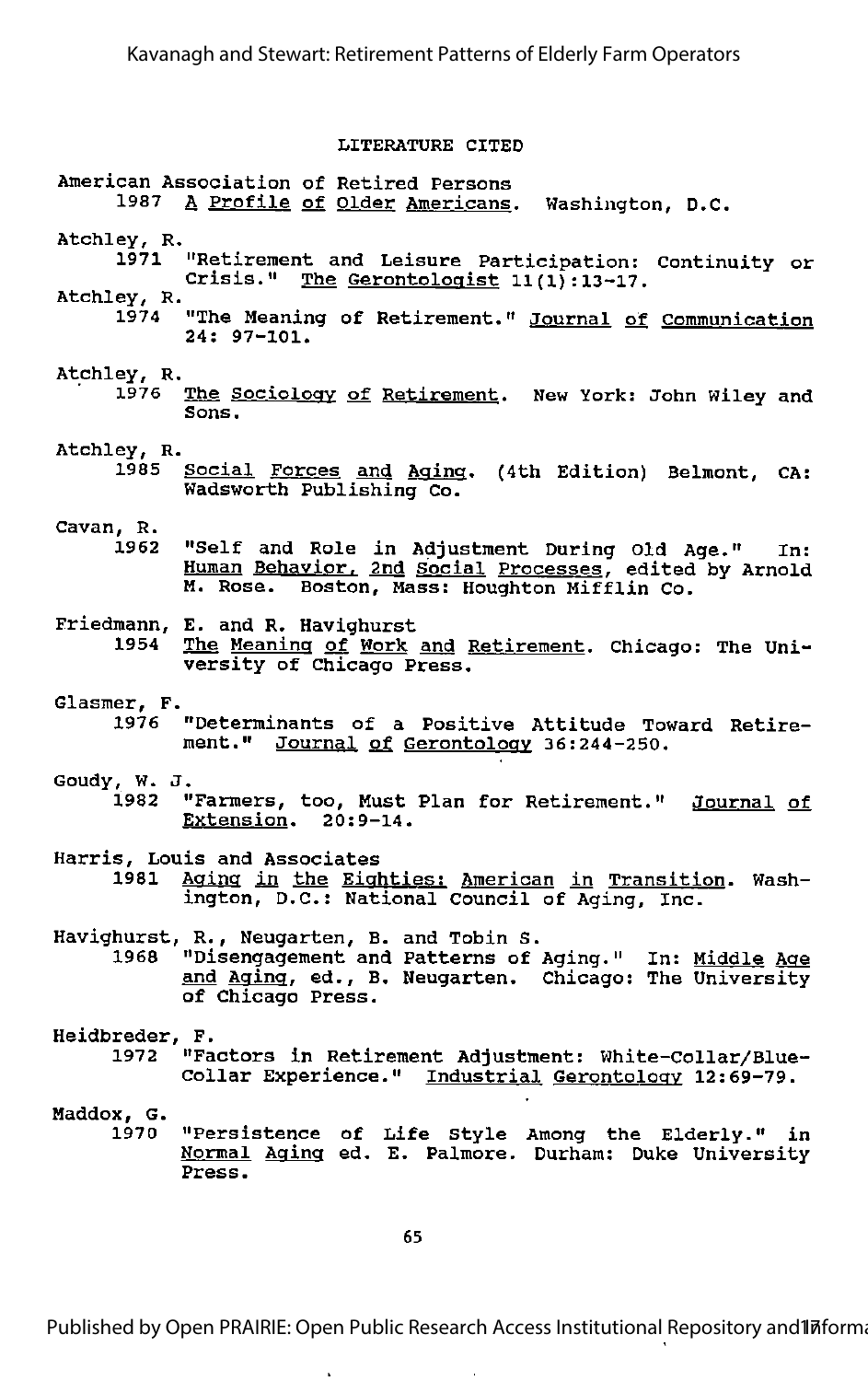- Neugarten, B.L." 1965 "Personality and Patterns of Aging." Gawein 13: 249- 256.
- Palmore, E.
	- 1964 "Retirement Patterns Among Aged Men." Social Security Bulletin. 27(8):3-10.
- Palmore, E.
	- 1965 "Differences in the Retirement Patterns of Men and Women." The Gerontologist 5:4-8.
- Pampel, F. C. 1981 Social Change and the Aaed: Recent Trends in the United States. Lexington, Mass.: Lexington Books.
- Parnes, H. and Nestel, C.
- 1981 "The Retirement Experience." In: H. Parnes (ed.). Work and Retirement: <sup>A</sup> Longitudinal Study of Men. Cambridge, Mass: MIT Press, pp. 155-197.
- Pihlbad, C. T., Adams, D. and Rosencranz, H. 1972 "Social-economic Adjustment to Widowhood." Omega<br>3:295-305.
- Reichard, S., Livson, F. and Peterson, P.
	- 1962 Aging and Personality. New York: John Wiley and Sons,<br>Inc.
- Rones, P. L.
	- 1978 "Old Men The Choice Between Work and Retirement." Monthly Labor Reyiew 101(11):3-10.

Samson, A. and Mather, W. . ^ ,

- 1950 Personal and Social Adjustments o£ 49 Retired Rural. Men. University Park: Pennsylvania State University, Agricultural Experiment Station, Progress Report 19.
- 
- Shanas, E.<br>1972 "Adjustment to Retirement: Substitution or Accommoda tion." In: F. Carp (ed.), Retirement. New York: Behavioral Publications.
- Simpsen, J. H. .
	- 1973 "Problems of the Aging in Work and Retirement." In: R, Boyd and C. Oakes (eds.). Foundations of Practical Gerontology. Columbia: University of South Carolina Press.
- Streib, G. and Schneider, C.<br>1971 Retirement in Am o, e. and Schmeider, C.<br>1971 <u>Retirement in American Society</u>. Cornell University<br>Press.